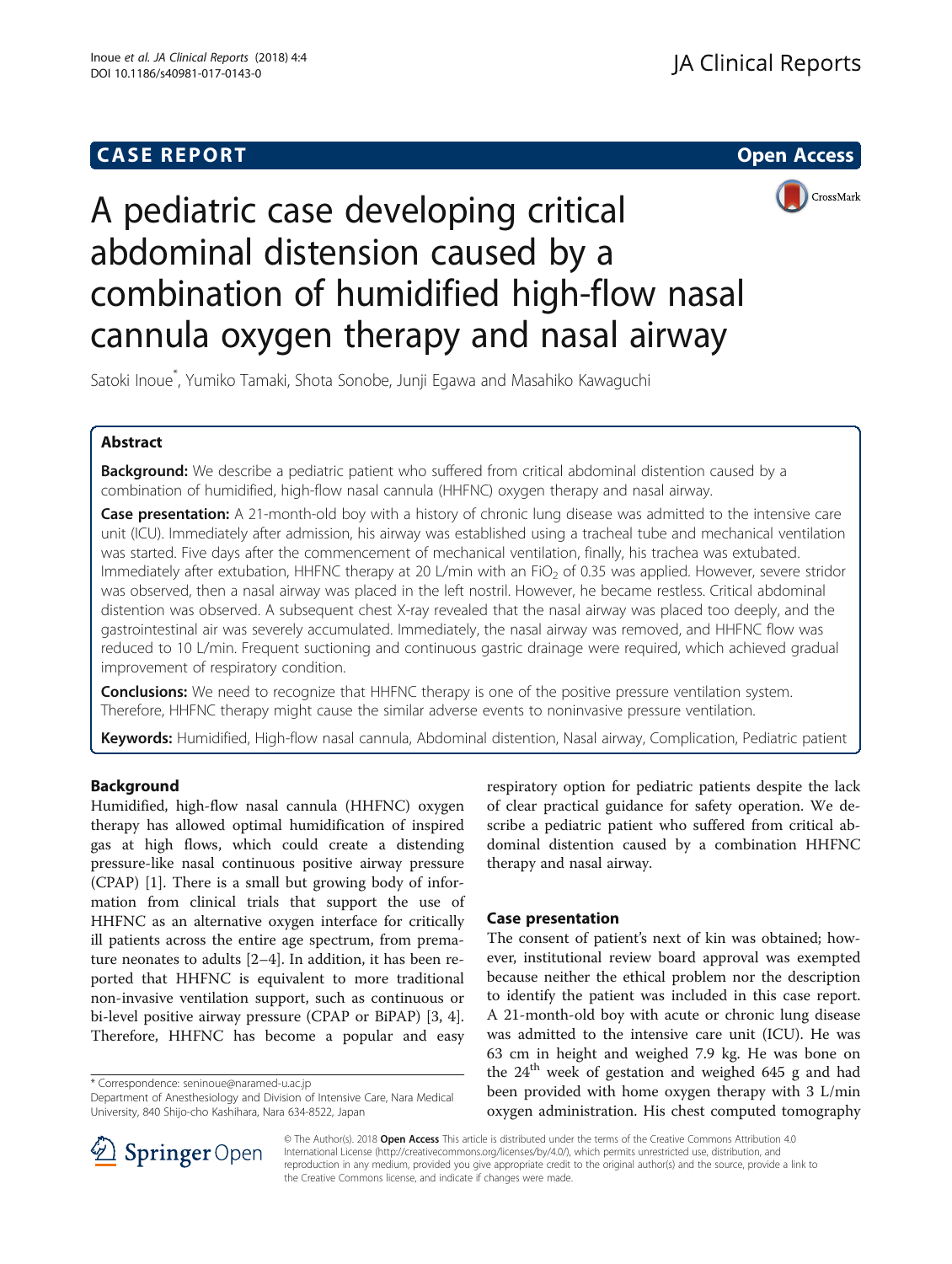showed several giant bullae in the bilateral lungs (Fig. 1). He had gastroesophageal reflux and an intestinal feeding tube (6.5 F) and a gastric drainage tube (6 F) indwelled.

He had been suffering from upper respiratory infection and fever for a couple of days. He gradually developed hypoxia (SpO<sub>2</sub> < 90%) with oxygen administration. Immediately after admission, his airway was established using a cuffed 3.5-mm tracheal tube. Immediately after the beginning of mechanical ventilation,  $10$ -cm  $H_2O$ positive end-expiratory pressure (PEEP) combined with moderate pressure support  $(8 \text{ cm } H_2O)$  was applied.

His respiratory status gradually improved. Five days after the commencement of mechanical ventilation, finally, his trachea was extubated. Immediately after extubation, HHFNC therapy at 20 L/min with an  $FiO<sub>2</sub>$  of 0.35 (Optiflow system™, MR850 heated humidified RT202 delivery tubing; Fisher and Paykel Healthcare Ltd., Auckland, New Zealand) was applied through nasal cannula (Optiflow™ Junior Nasal Cannula Infant; Fisher & Paykel, Auckland, New Zealand).

However, severe stridor because of upper airway obstruction was observed, then a 10-cm-long 3.5-mm hand-made nasal airway (Portex™, Smith Medical, Kent, UK) was placed in the left nostril (10 cm depth). It was not confirmed whether or not inserting the tube too deeply because he violently resisted being checked with a laryngoscopy. But, stridor or retractive breathing was not observed. Therefore, HHFNC therapy was restarted with this airway position.

HHFNC was conducted smoothly for a while; however, he became restless and then started agonizing heavily with  $SpO<sub>2</sub>$  reduction down to 70%. Critical abdominal distention was observed, and forced gastric drainage was

started through a gastric tube. However, the critical situation was not improved. A subsequent chest X-ray revealed that the nasal airway was placed too deeply (Fig. 2), and the gastrointestinal air was severely accumulated (Fig. [3](#page-2-0)).

Immediately, the nasal airway was removed and HHFNC flow was reduced to 10 L/min. Frequent suctioning and continuous gastric drainage were required, which achieved gradual improvement of respiratory condition. Finally, HHFNC therapy was successfully terminated.

### Conclusions

It is supposed that the deeply inserted nasal airway caused critical abdominal distention by insufflating the HHFNC flow into the gastrointestinal rather than the respiratory tract. In the early stage before the development of critical abdominal distention, the HHFNC flow might have partially supported his breathing; however, it is likely that the HHFNC flow gradually became ineffective for supporting his breathing because of aerophagia. In addition, his gastroesophageal reflux might have worsened the situation because aerophagia is possibly accelerated by noninvasive positive airway pressure in patients with gastroesophageal reflux [\[5](#page-2-0)]. Abdominal compartment syndrome related to noninvasive ventilation was also reported [[6\]](#page-2-0). In a pediatric model, a linear relationship between flow and pressures measured in the pharynx (pressure =  $-0.375 + 0.138 \times$  flow) with the closed-mouth condition was reported. According to this model, 2.4 cm  $H_2O$  of positive pressure was generated in our patient at that time. This low level of pressure might unusually force air into the stomach; however, the positive pressure drastically increased with a high nasal prong-to-nares ratio and mouth closed status [\[7](#page-2-0)]. Therefore, it might be a little wonder that a positive pressure



Fig. 1 A chest CT at healthy status. Several giant bullae in the bilateral lungs were observed



Fig. 2 A cervical X-ray at deteriorated respiratory status. A subsequent cervical X-ray revealed that the nasal airway was placed too deeply